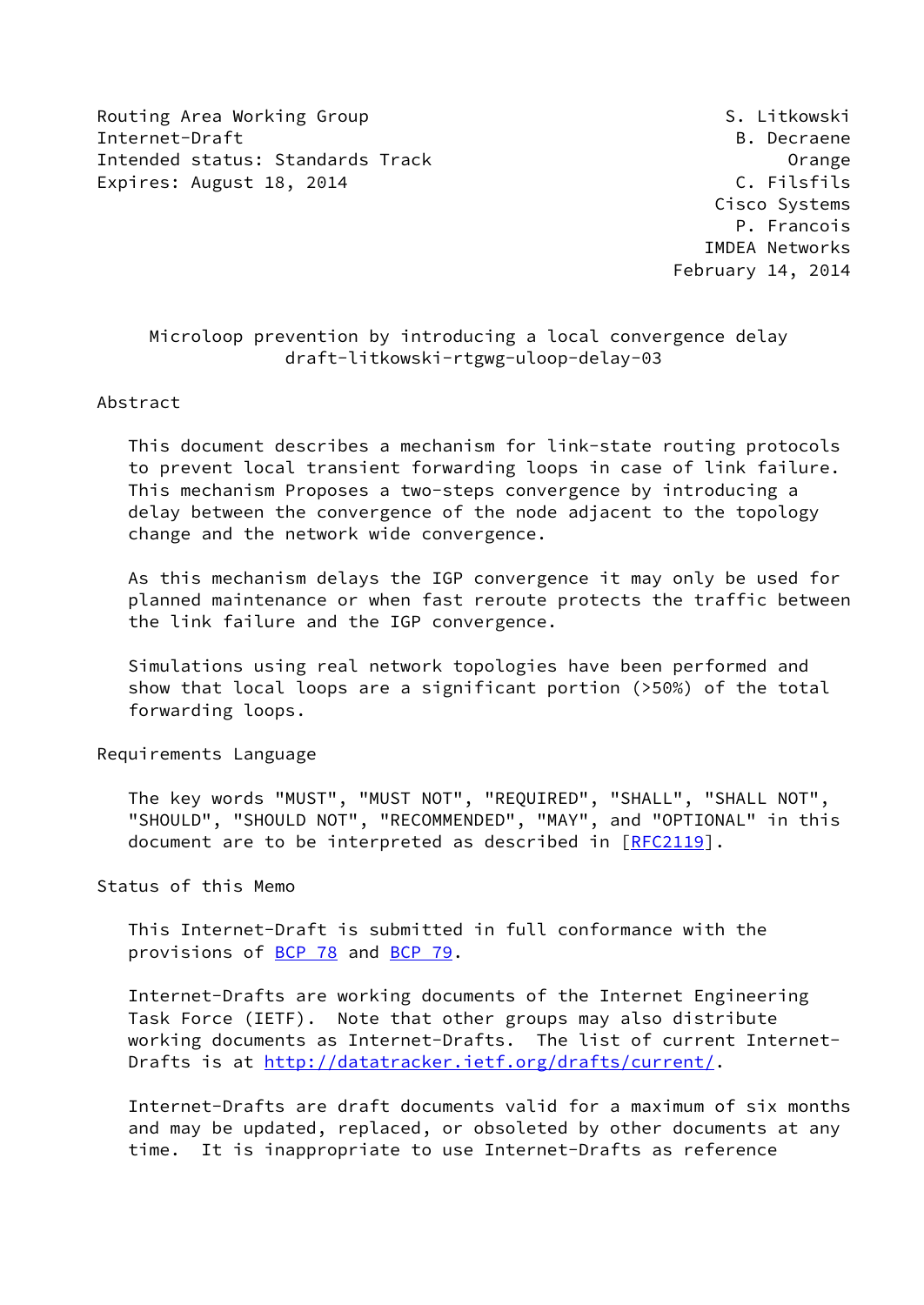Internet-Draft uloop-delay uloop-terminal uloop-delay February 2014

material or to cite them other than as "work in progress."

This Internet-Draft will expire on August 18, 2014.

Copyright Notice

 Copyright (c) 2014 IETF Trust and the persons identified as the document authors. All rights reserved.

This document is subject to **[BCP 78](https://datatracker.ietf.org/doc/pdf/bcp78)** and the IETF Trust's Legal Provisions Relating to IETF Documents [\(http://trustee.ietf.org/license-info](http://trustee.ietf.org/license-info)) in effect on the date of publication of this document. Please review these documents carefully, as they describe your rights and restrictions with respect to this document. Code Components extracted from this document must include Simplified BSD License text as described in Section 4.e of the Trust Legal Provisions and are provided without warranty as described in the Simplified BSD License.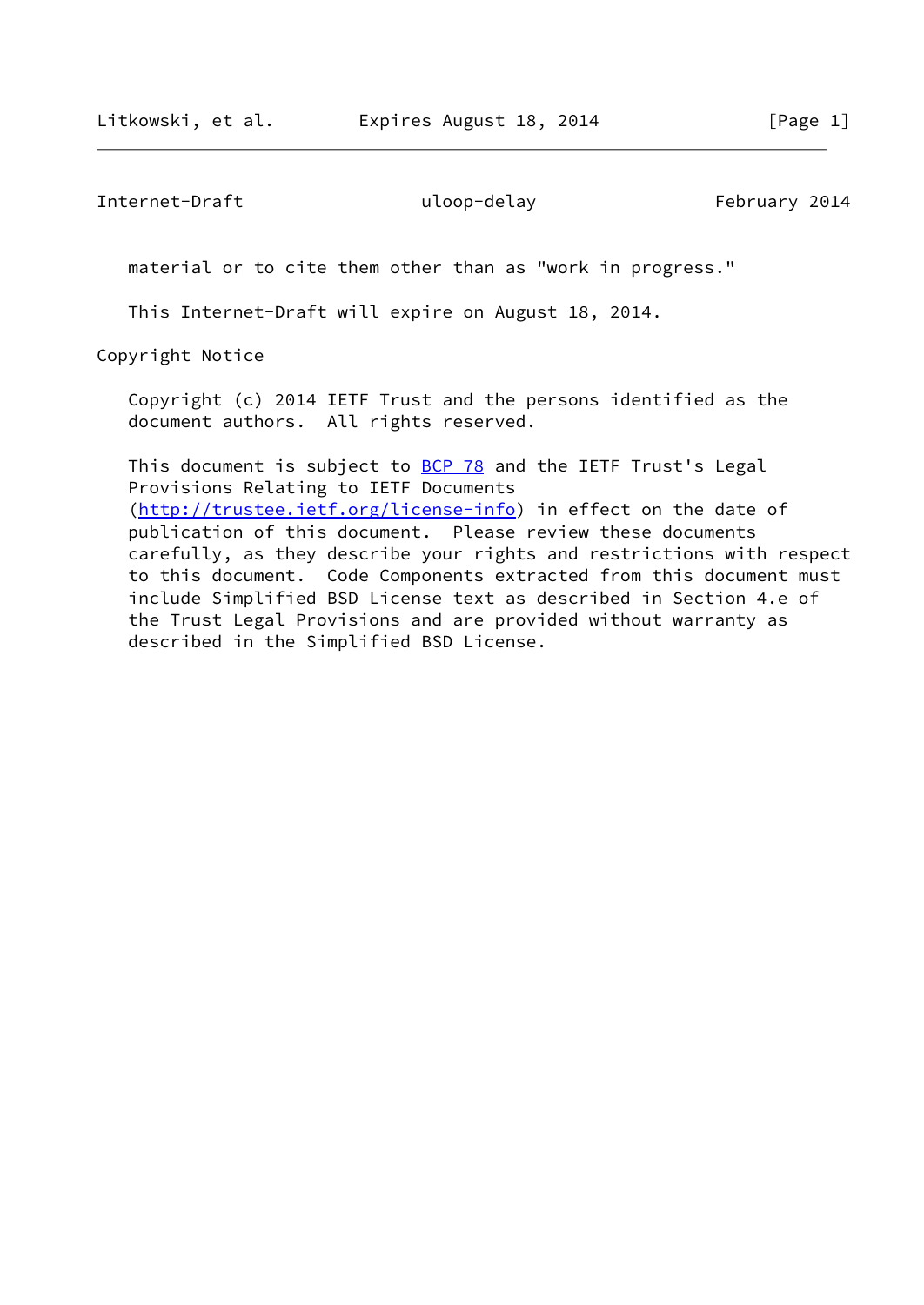Litkowski, et al. Expires August 18, 2014 [Page 2]

Internet-Draft **Easily** uloop-delay February 2014

# Table of Contents

| $\perp$ .                                                |  |  |
|----------------------------------------------------------|--|--|
| 2. Transient forwarding loops side effects $\frac{4}{5}$ |  |  |
| $2.1$ . Fast reroute unefficiency 4                      |  |  |
|                                                          |  |  |
|                                                          |  |  |
|                                                          |  |  |
|                                                          |  |  |
| 4.2. Current IGP reactions 8                             |  |  |
|                                                          |  |  |
|                                                          |  |  |
| 4.4.1. Link down event 9                                 |  |  |
|                                                          |  |  |
|                                                          |  |  |
| $5.1$ . Applicable case : local loops 10                 |  |  |
| 5.2. Non applicable case : remote loops 11               |  |  |
|                                                          |  |  |
| 7. Deployment considerations 13                          |  |  |
| $\underline{8}$ . Comparison with other solutions 13     |  |  |
|                                                          |  |  |
|                                                          |  |  |
| 9. Security Considerations 14                            |  |  |
|                                                          |  |  |
|                                                          |  |  |
|                                                          |  |  |
| 12.1. Normative References 15                            |  |  |
| 12.2. Informative References 15                          |  |  |
|                                                          |  |  |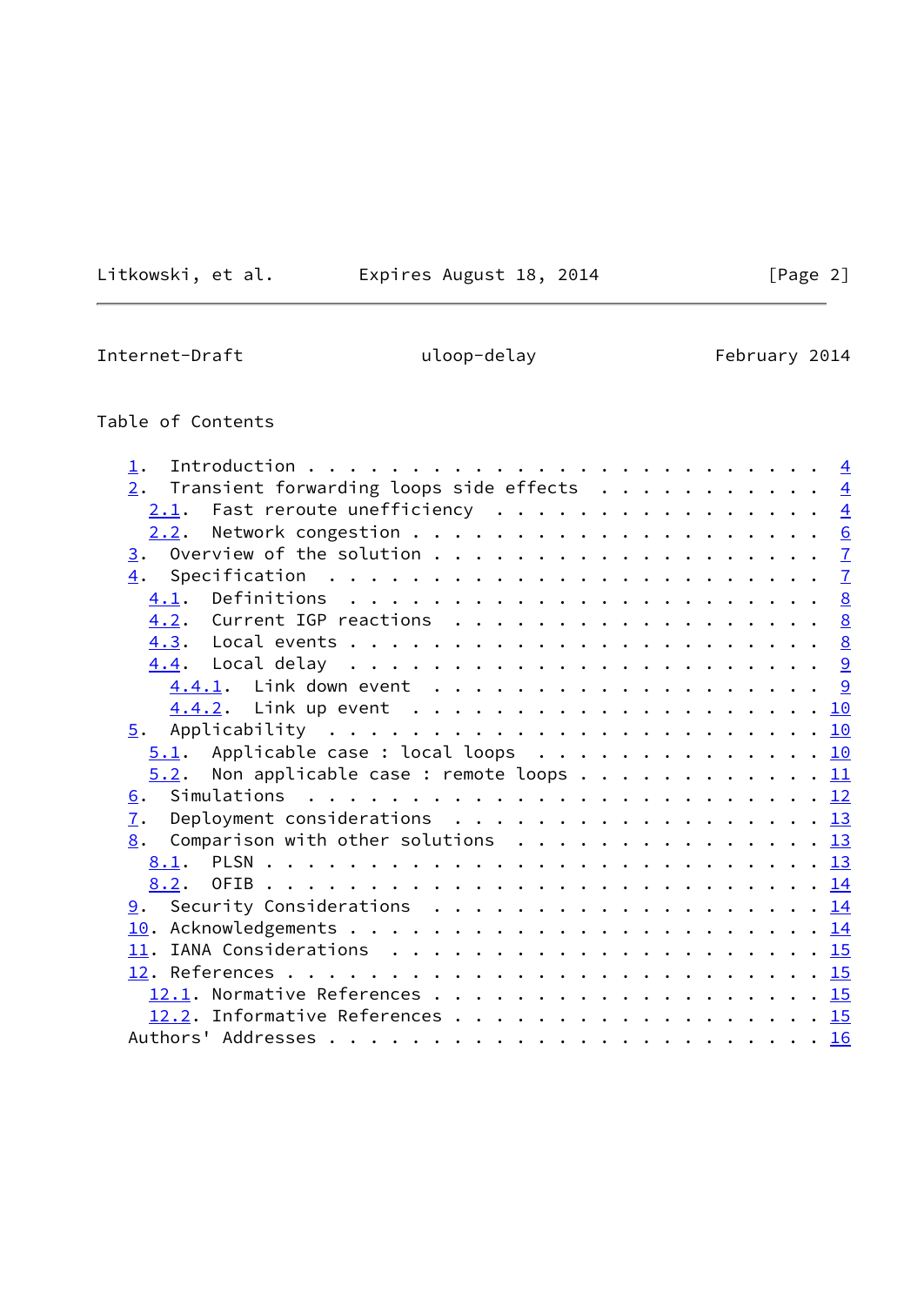Litkowski, et al. Expires August 18, 2014 [Page 3]

<span id="page-3-1"></span>Internet-Draft uloop-delay uloop-telay February 2014

<span id="page-3-0"></span>[1](#page-3-0). Introduction

 Micro-forwarding loops and some potential solutions are well described in [\[RFC5715](https://datatracker.ietf.org/doc/pdf/rfc5715)]. This document describes a simple targeted mechanism that solves micro-loops local to the failure; based on network analysis, these are a significant portion of the micro forwarding loops. A simple and easily deployable solution to these local micro-loops is critical because these local loops cause traffic loss after an advanced fast-reroute alternate has been used (see [Section 2.1](#page-4-1)).

 Consider the case in Figure 1 where S does not have an LFA to protect its traffic to D. That means that all non-D neighbors of S on the topology will send to S any traffic destined to D if a neighbor did not, then that neighbor would be loop-free. Regardless of the advanced fast-reroute technique used, when S converges to the new topology, it will send its traffic to a neighbor that was not loop free and thus cause a local micro-loop. The deployment of advanced fast-reroute techniques motivates this simple router-local mechanism to solve this targeted problem. This solution can be work with the various techniques described in [\[RFC5715](https://datatracker.ietf.org/doc/pdf/rfc5715)].

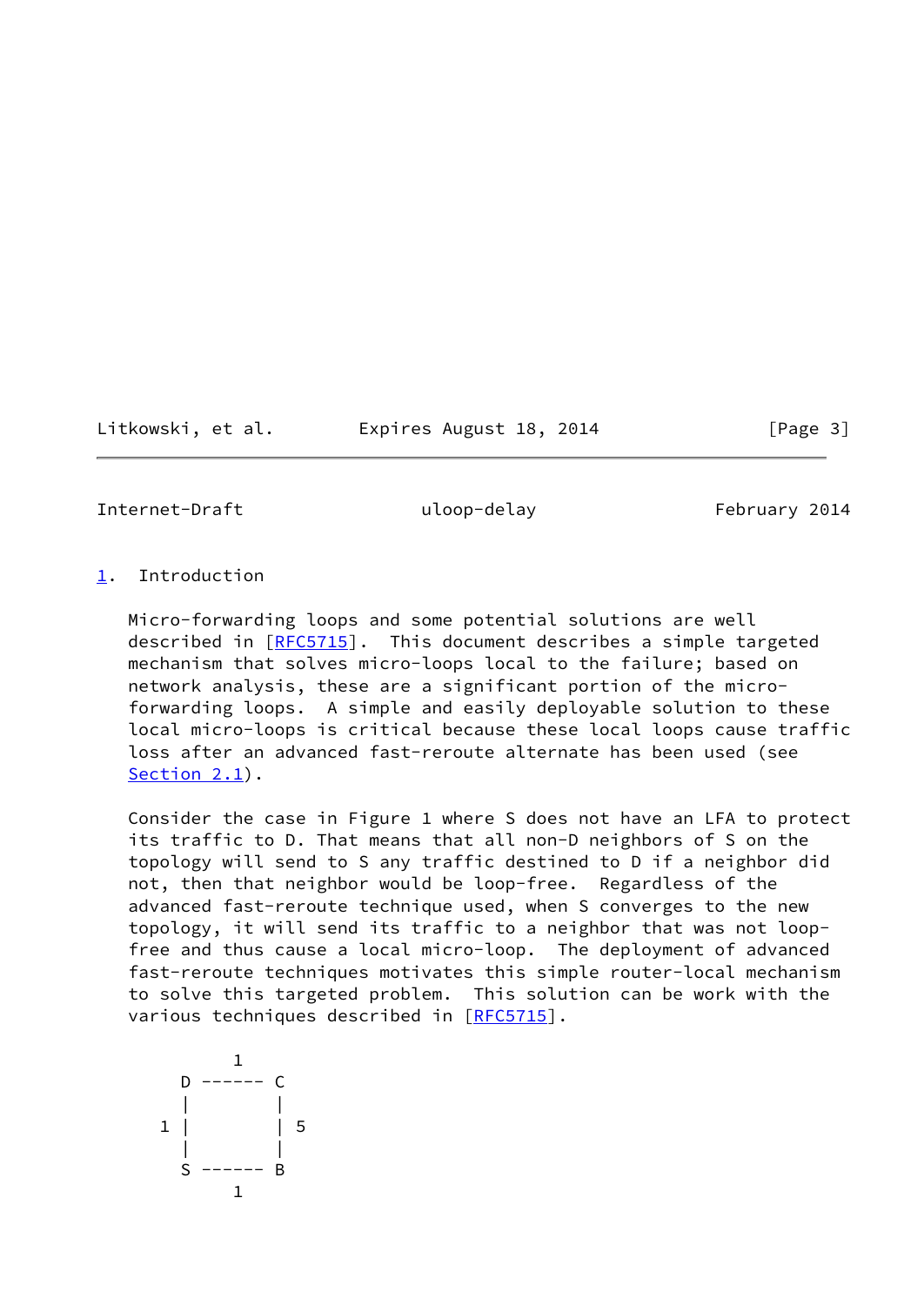```
 Figure 1
```
When S-D fails, a transient forwarding loop may appear between S and B if S updates its forwarding entry to D before B.

<span id="page-4-0"></span>[2](#page-4-0). Transient forwarding loops side effects

 Even if they are very limited in duration, transient forwarding loops may cause high damage for the network.

<span id="page-4-1"></span>[2.1](#page-4-1). Fast reroute unefficiency

| Litkowski, et al. |  | Expires Augu |  |
|-------------------|--|--------------|--|
|                   |  |              |  |

gust 18, 2014 [Page 4]

Internet-Draft uloop-delay uloop-terminal uloop-delay February 2014



Figure 2 - RSVPTE FRR case

 In figure 2, a RSVP-TE tunnel T, provisionned on C and terminating on B, is used to protect against C-B link failure (IGP shortcut activated on C). Primary path of T is C->B and FRR is activated on T providing a FRR bypass or detour using path C->E->A->B. On C, nexthop to D is tunnel T thanks to IGP shortcut. When C-B link fails :

 1. C detects the failure, and updates the tunnel path using preprogrammed FRR path, traffic path from S to D is :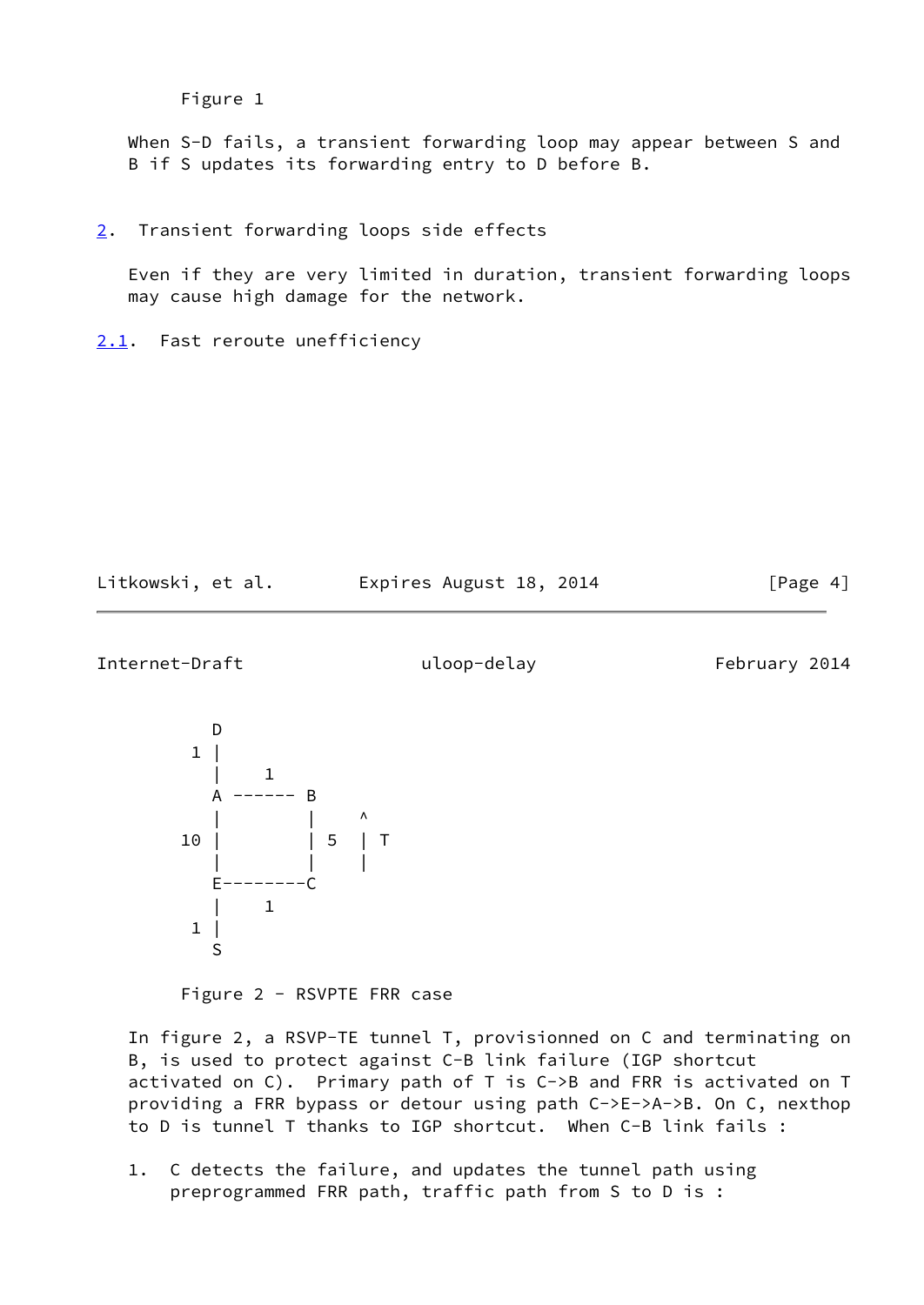$S->E->C->E->A->B->A->D$ .

- 2. In parallel, on router C, both IGP convergence and TE tunnel convergence (tunnel path recomputation) are occuring :
	- \* T path is recomputed : C->E->A->B
	- \* IGP path to D is recomputed : C->E->A->D
- 3. On C, tail-end of the TE tunnel (router B) is no more on SPT to D, so C does not encapsulate anymore the traffic to D using the tunnel T and update forwarding entry to D using nexthop E.

 If C updates its forwarding entry to D before router E, there would be a transient forwarding loop between C and E until E has converged.

<span id="page-5-0"></span>

| Litkowski, et al.       Expires August 18, 2014                                                          |                                 | [Page 5]                    |
|----------------------------------------------------------------------------------------------------------|---------------------------------|-----------------------------|
| Internet-Draft                                                                                           | uloop-delay                     | February 2014               |
| Router C timeline                                                                                        |                                 | Router E timeline           |
| $--- + --- to C-B link fails$<br>LoC $\vert$ ---- t1 C detects failure<br>$--- + ---$ t2 C activates FRR |                                 |                             |
| Τ<br>R                                                                                                   | ---- t3 C updates local LSA/LSP |                             |
| A<br>F                                                                                                   | ---- t4 C floods local LSA/LSP  |                             |
| F<br>$---$ t5 C computes SPF<br>I                                                                        |                                 | $---$ t0 E receives LSA/LSP |
| $\mathsf C$<br>---- t6 C updates RIB/FIB                                                                 |                                 | --- t1 E floods LSA/LSP     |
| 0                                                                                                        |                                 | --- t2 E computes SPF       |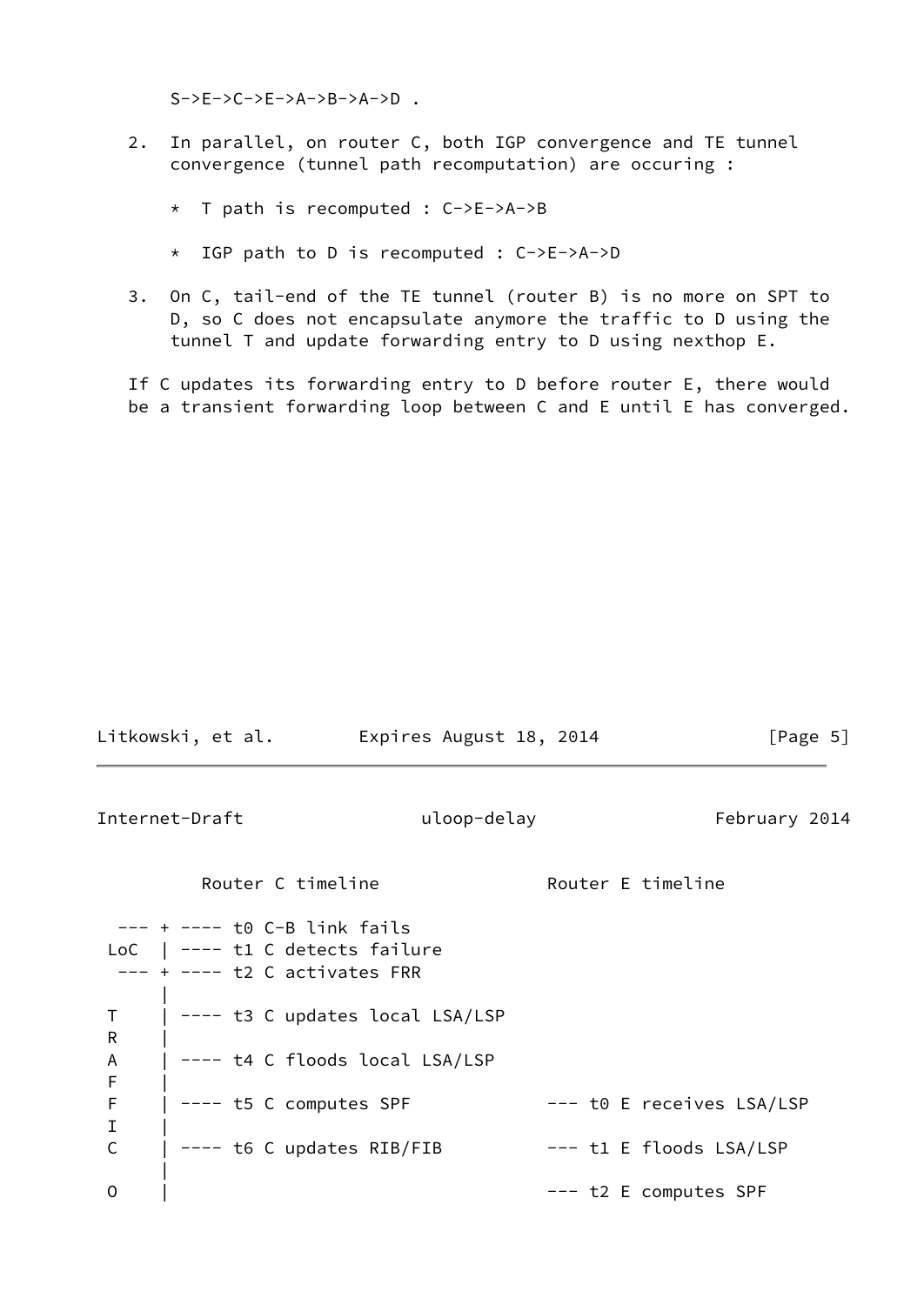| K<br>$--- + * (t6' C updates FIB for D)$   | --- t3 E updates RIB/FIB      |
|--------------------------------------------|-------------------------------|
| LoC $\vert$ ---- t7 Convergence ended on C |                               |
|                                            |                               |
| $--- + * (Traffic restored to D)$          | * (t3' E updates FIB for D)   |
|                                            | --- t4 Convergence ended on E |

 The issue described here is completely independent of the fast reroute mechanism involved (TE FRR, LFA/rLFA, MRT ...). Fast-reroute is working perfectly but ensures protection, by definition, only until the PLR has converged. When implementing FRR, a service provider wants to guarantee a very limited loss of connectivity time. The previous example shows that the benefit of FRR may be completely lost due to a transient forwarding loop appearing when PLR has converged. Delaying FIB updates after IGP convergence may permit to keep fast-reroute path until neighbor has converged and preserve customer traffic.

<span id="page-6-0"></span>[2.2](#page-6-0). Network congestion

Litkowski, et al. Expires August 18, 2014 [Page 6]

<span id="page-6-1"></span>Internet-Draft uloop-delay uloop-terminal uloop-delay February 2014

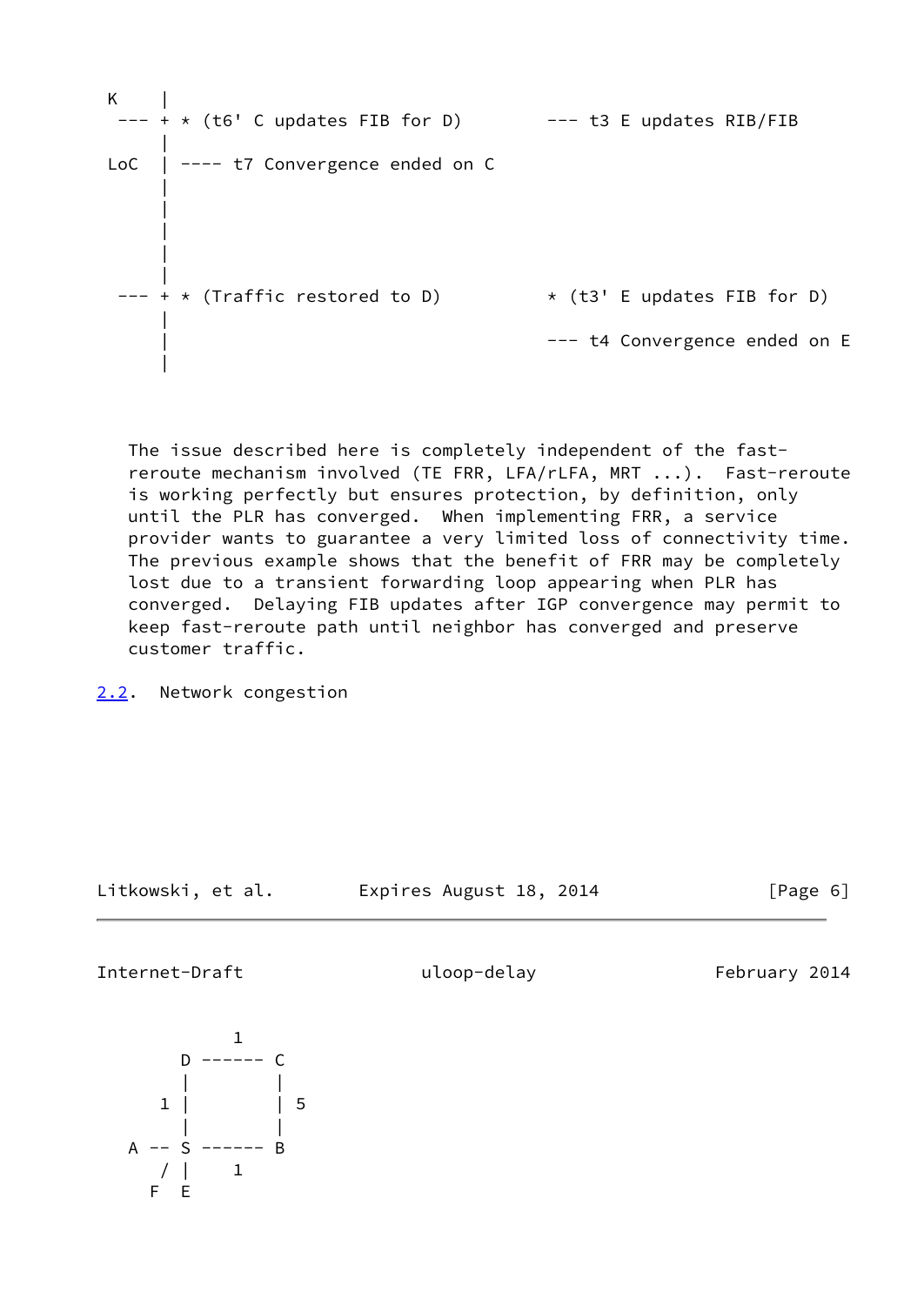In the figure above, as presented in  $Section 1$ , when link S-D fails, a transient forwarding loop may appear between S and B for destination D. The traffic on S-B link will constantly increase due to the looping traffic to D. Depending on TTL of packets, traffic rate destinated to D and bandwidth of link, the S-B link may be congestioned in few hundreds of milliseconds and will stay overloaded until the loop is solved.

 Congestion introduced by transient forwarding loops are problematic as they are impacting traffic that is not directly concerned by the failing network component. In our example, the congestion of S-B link will impact customer traffic that is not directly concerned by the failure : e.g. A to B, F to B, E to B. Class of services may be implemented to mitigate the congestion but some traffic not directly concerned by the failure would still be dropped as a router is not able to identify looped traffic from normal traffic.

## <span id="page-7-0"></span>[3](#page-7-0). Overview of the solution

 This document defines a two-step convergence initiated by the router detecting the failure and advertising the topological changes in the IGP. This introduces a delay between the convergence of the local router and the network wide convergence. This delay is positive in case of "down" events and negative in case of "up" events.

 This ordered convergence, is similar to the ordered FIB proposed defined in [[RFC6976\]](https://datatracker.ietf.org/doc/pdf/rfc6976), but limited to only one hop distance. As a consequence, it is simpler and becomes a local only feature not requiring interoperability; at the cost of only covering the transient forwarding loops involving this local router. The proposed mechanism also reuses some concept described in [\[I-D.ietf-rtgwg-microloop-analysis](#page-16-4)] with some limitation.

<span id="page-7-1"></span>[4](#page-7-1). Specification

Litkowski, et al. Expires August 18, 2014 [Page 7]

<span id="page-7-3"></span>Internet-Draft uloop-delay February 2014

<span id="page-7-2"></span>[4.1](#page-7-2). Definitions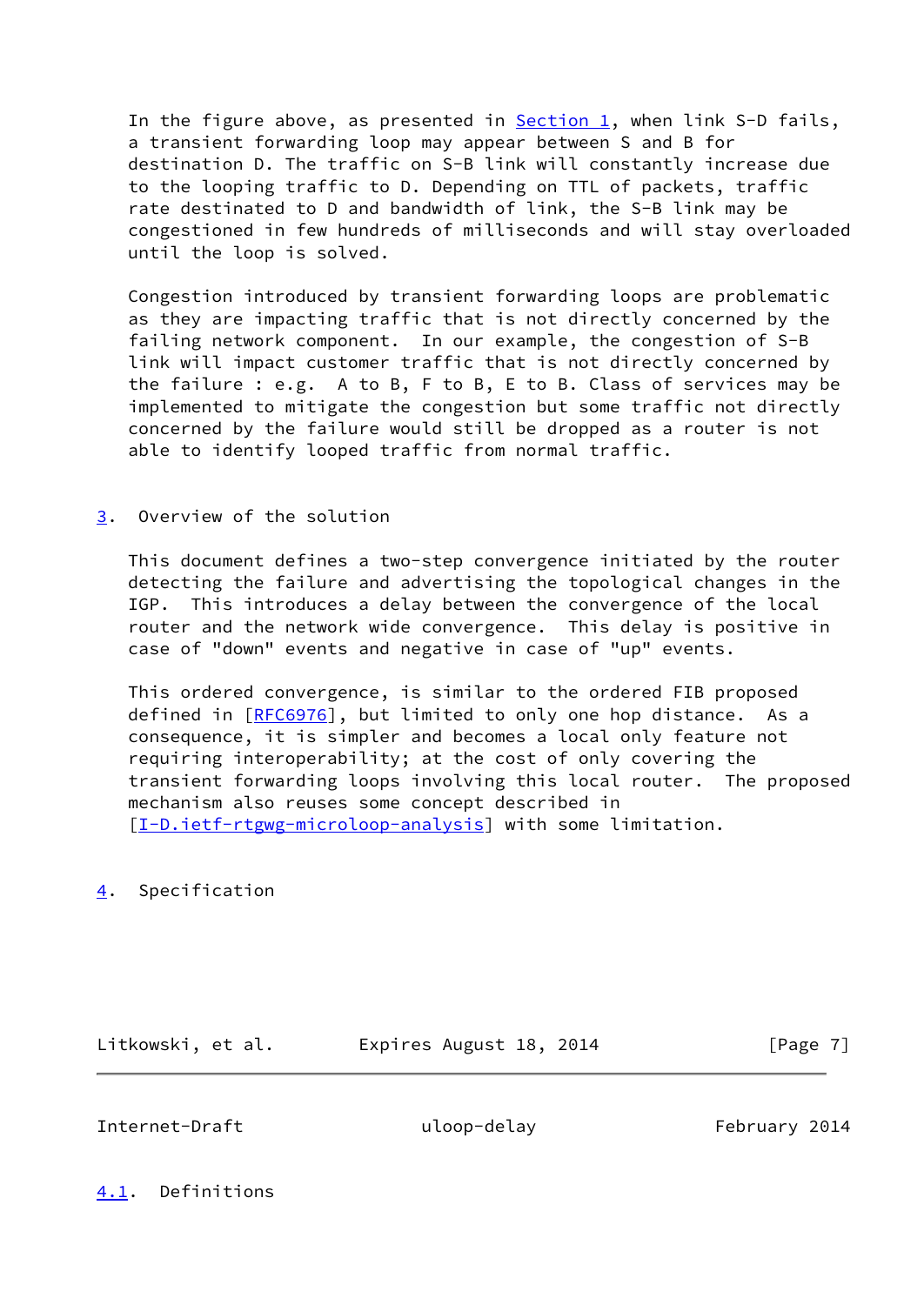This document will refer to the following existing IGP timers:

- o LSP\_GEN\_TIMER: to batch multiple local events in one single local LSP update. It is often associated with damping mechanism to slowdown reactions by incrementing the timer when multiple consecutive events are detected.
- o SPF\_TIMER: to batch multiple events in one single computation. It is often associated with damping mechanism to slowdown reactions by incrementing the timer when the IGP is instable.
- o IGP\_LDP\_SYNC\_TIMER: defined in [[RFC5443](https://datatracker.ietf.org/doc/pdf/rfc5443)] to give LDP some time to establish the session and learn the MPLS labels before the link is used.

This document introduces the following two new timers :

- o ULOOP\_DELAY\_DOWN\_TIMER: slowdown the local node convergence in case of link down events.
- o ULOOP\_DELAY\_UP\_TIMER: slowdown the network wide IGP convergence in case of link up events.
- <span id="page-8-0"></span>[4.2](#page-8-0). Current IGP reactions

 Upon a change of status on an adjacency/link, the existing behavior of the router advertising the event is the following:

- 1. UP/Down event is notified to IGP.
- 2. IGP processes the notification and postpones the reaction in LSP\_GEN\_TIMER msec.
- 3. Upon LSP\_GEN\_TIMER expiration, IGP updates its LSP/LSA and floods it.
- 4. SPF is scheduled in SPF TIMER msec.
- 5. Upon SPF\_TIMER expiration, SPF is computed and RIB/FIB are updated.

<span id="page-8-1"></span>[4.3](#page-8-1). Local events

 The mechanisms described in this document assume that there has been a single failure as seen by the IGP area/level. If this assumption is violated (e.g. multiple links or nodes failed), then standard IP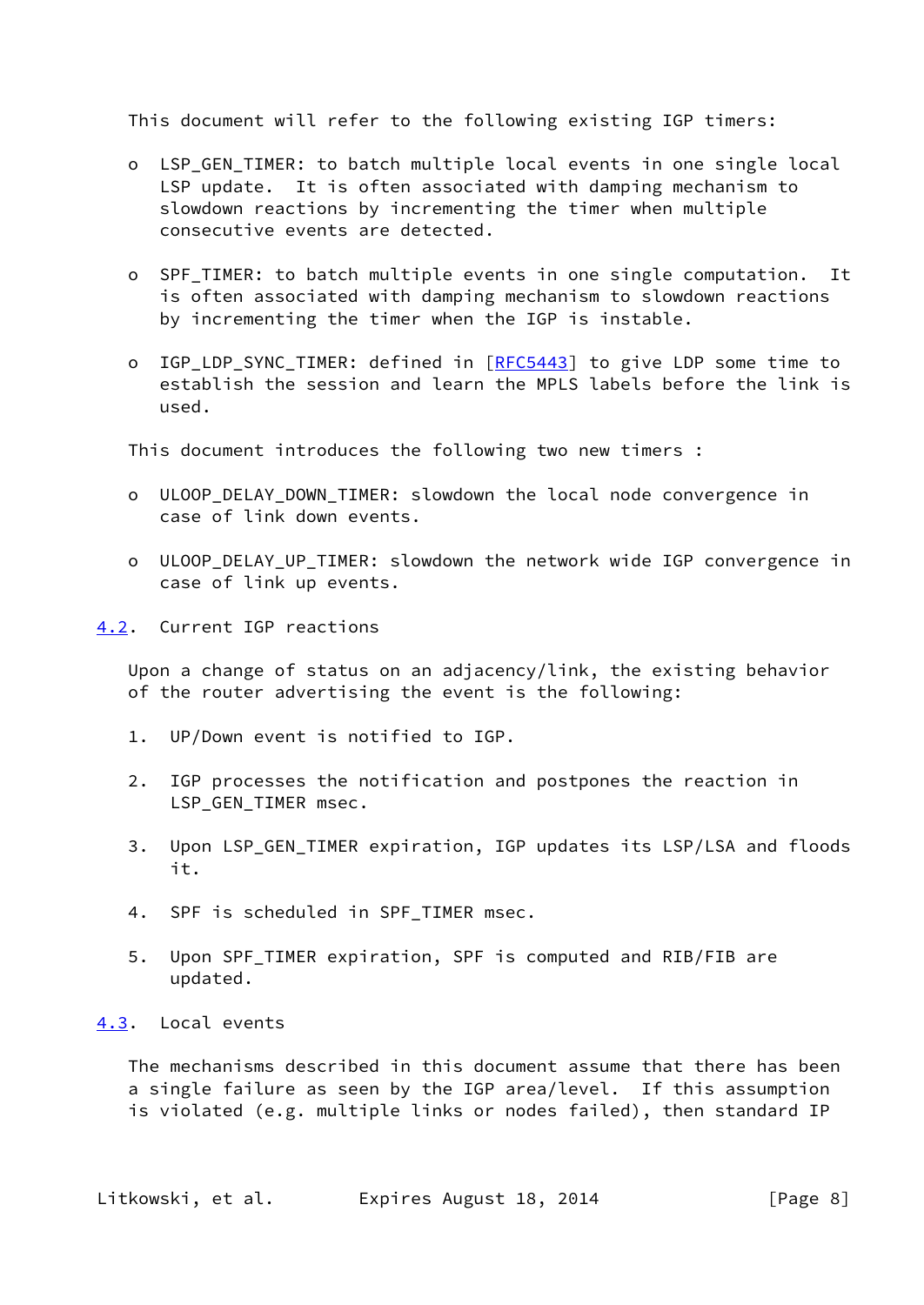<span id="page-9-1"></span> convergence MUST be applied. There are three types of single failures: local link, local node, and remote failure.

Example :

 +--- E ----+--------+ | | | A ---- B -------- C ------ D

 Let B be the computing router when the link B-C fails. B updates its local LSP/LSA describing the link B->C as down, C does the same, and both start flooding their updated LSP/LSAs. During the SPF\_TIMER period, B and C learn all the LSPs/LSAs to consider. B sees that C is flooding as down a link where B is the other end and that B and C are describing the same single event. Since B receives no other changes, B can determine that this is a local link failure.

 [Editor s Note: Detection of a failed broadcast link involves additional complexity and will be described in a future version.]

 If a router determines that the event is local link failure, then the router may use the mechanism described in this document.

 Distinguishing local node failure from remote or multiple link failure requires additional logic which is future work to fully describe. To give a sense of the work necessary, if node C is failing, routers B,E and D are updating and flooding updated LSPs/ LSAs. B would need to determine the changes in the LSPs/LSAs from E and D and see that they all relate to node C which is also the far end of the locally failed link. Once this detection is accurately done, the same mechanism of delaying local convergence can be applied.

<span id="page-9-0"></span>[4.4](#page-9-0). Local delay

#### <span id="page-9-2"></span>[4.4.1](#page-9-2). Link down event

 Upon an adjacency/link down event, this document introduces a change in step 5 in order to delay the local convergence compared to the network wide convergence: the node SHOULD delay the forwarding entry updates by ULOOP\_DELAY\_DOWN\_TIMER. Such delay SHOULD only be introduced if all the LSDB modifications processed are only reporting down local events . Note that determining that all topological change are only local down events requires analyzing all modified LSP/LSA as a local link or node failure will typically be notified by multiple nodes. If a subsequent LSP/LSA is received/updated and a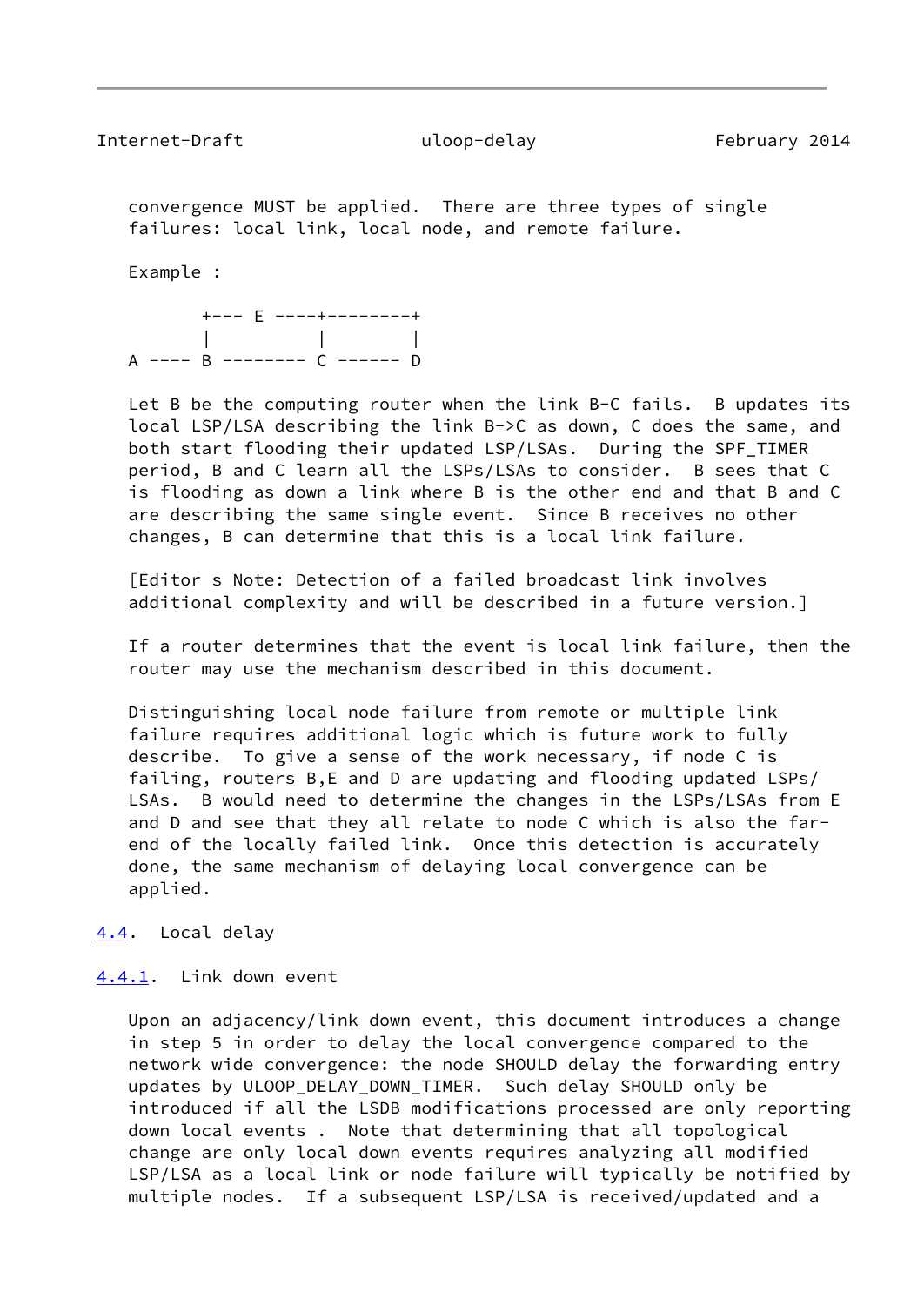new SPF computation is triggered before the expiration of ULOOP\_DELAY\_DOWN\_TIMER, then the same evaluation SHOULD be performed.

| Litkowski, et al. | Expires August 18, 2014 | [Page 9] |
|-------------------|-------------------------|----------|
|-------------------|-------------------------|----------|

<span id="page-10-1"></span>Internet-Draft uloop-delay uloop-telay February 2014

 As a result of this addition, routers local to the failure will converge slower than remote routers. Hence it SHOULD only be done for non urgent convergence, such as for administrative de-activation (maintenance) or when the traffic is Fast ReRouted.

<span id="page-10-0"></span>[4.4.2](#page-10-0). Link up event

 Upon an adjacency/link up event, this document introduces the following change in step 3 where the node SHOULD:

- o Firstly build a LSP/LSA with the new adjacency but setting the metric to MAX METRIC . It SHOULD flood it but not compute the SPF at this time. This step is required to ensure the two way connectivity check on all nodes when computing SPF.
- o Then build the LSP/LSA with the target metric but SHOULD delay the flooding of this LSP/LSA by SPF\_TIMER + ULOOP\_DELAY\_UP\_TIMER. MAX METRIC is equal to MaxLinkMetric (0xFFFF) for OSPF and 2^24-2 (0xFFFFFE) for IS-IS.
- o Then continue with next steps (SPF computation) without waiting for the expiration of the above timer. In other word, only the flooding of the LSA/LSP is delayed, not the local SPF computation.

 As as result of this addition, routers local to the failure will converge faster than remote routers.

 If this mechanism is used in cooperation with "LDP IGP Synchronization" as defined in [\[RFC5443](https://datatracker.ietf.org/doc/pdf/rfc5443)] then the mechanism defined in [RFC 5443](https://datatracker.ietf.org/doc/pdf/rfc5443) is applied first, followed by the mechanism defined in this document. More precisely, the procedure defined in this document is applied once the LDP session is considered "fully operational" as per [\[RFC5443](https://datatracker.ietf.org/doc/pdf/rfc5443)].

<span id="page-10-2"></span>[5](#page-10-2). Applicability

 As previously stated, the mechanism only avoids the forwarding loops on the links between the node local to the failure and its neighbor.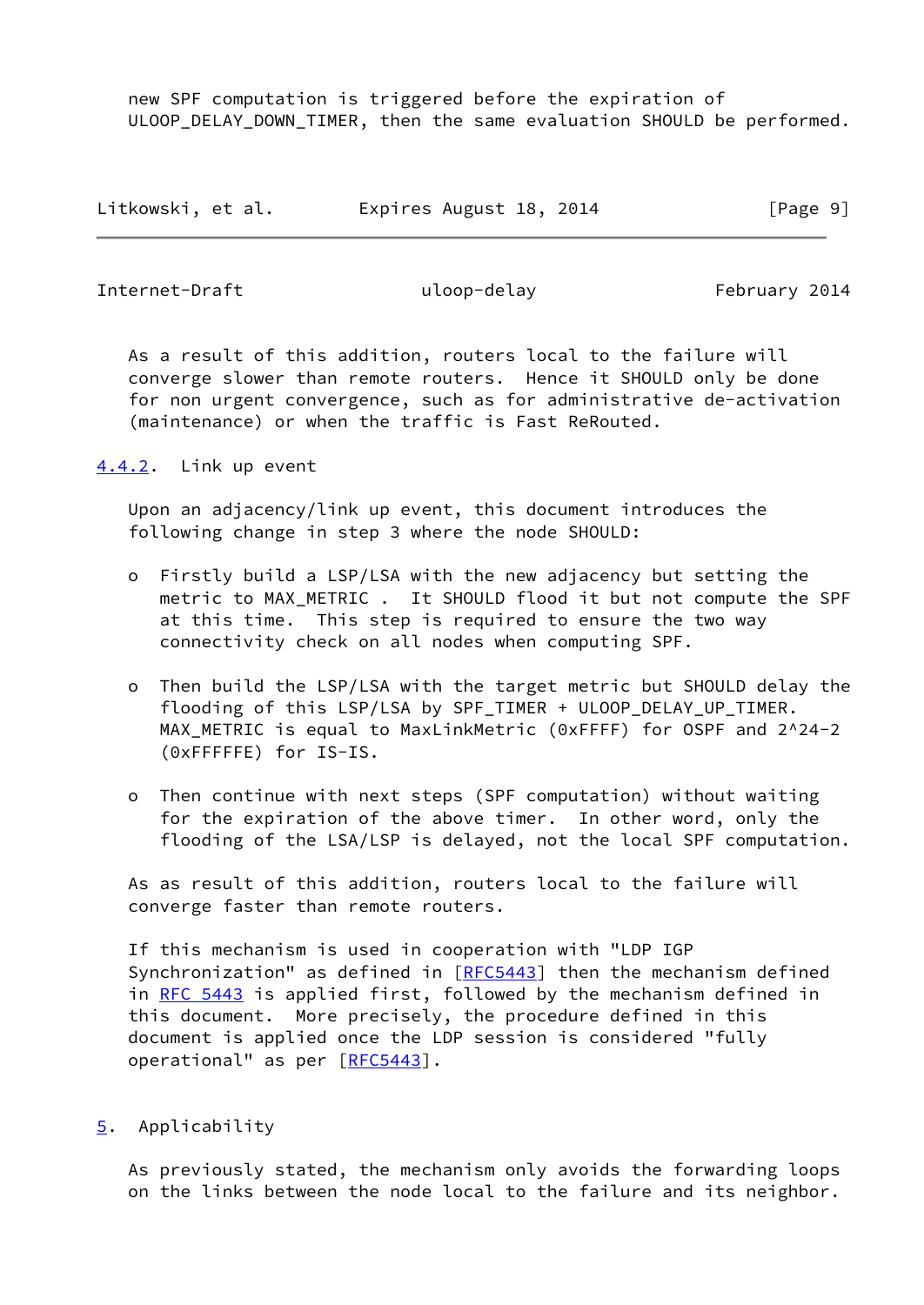Forwarding loops may still occur on other links.

<span id="page-11-0"></span>[5.1](#page-11-0). Applicable case : local loops

Litkowski, et al. Expires August 18, 2014 [Page 10]

<span id="page-11-2"></span>Internet-Draft and uloop-delay February 2014

 A ------ B ----- E | / | | / | F All the links have a metric of 1

Figure 2

 Let us consider the traffic from G to F. The primary path is G->D->C->E->F. When link CE fails, if C updates its forwarding entry for F before D, a transient loop occurs. This is sub-optimal as C has FRR enabled and it breaks the FRR forwarding while all upstream routers are still forwarding the traffic to itself.

 By implementing the mechanism defined in this document on C, when the CE link fails, C delays the update of his forwarding entry to F, in order to let some time for D to converge. FRR keeps protecting the traffic during this period. When the timer expires on C, forwarding entry to F is updated. There is no transient forwarding loop on the link CD.

<span id="page-11-1"></span>[5.2](#page-11-1). Non applicable case : remote loops

 A ------ B ----- E --- H | | | | G---D--------C ------F --- J ---- K

All the links have a metric of 1 except BE=15

Figure 3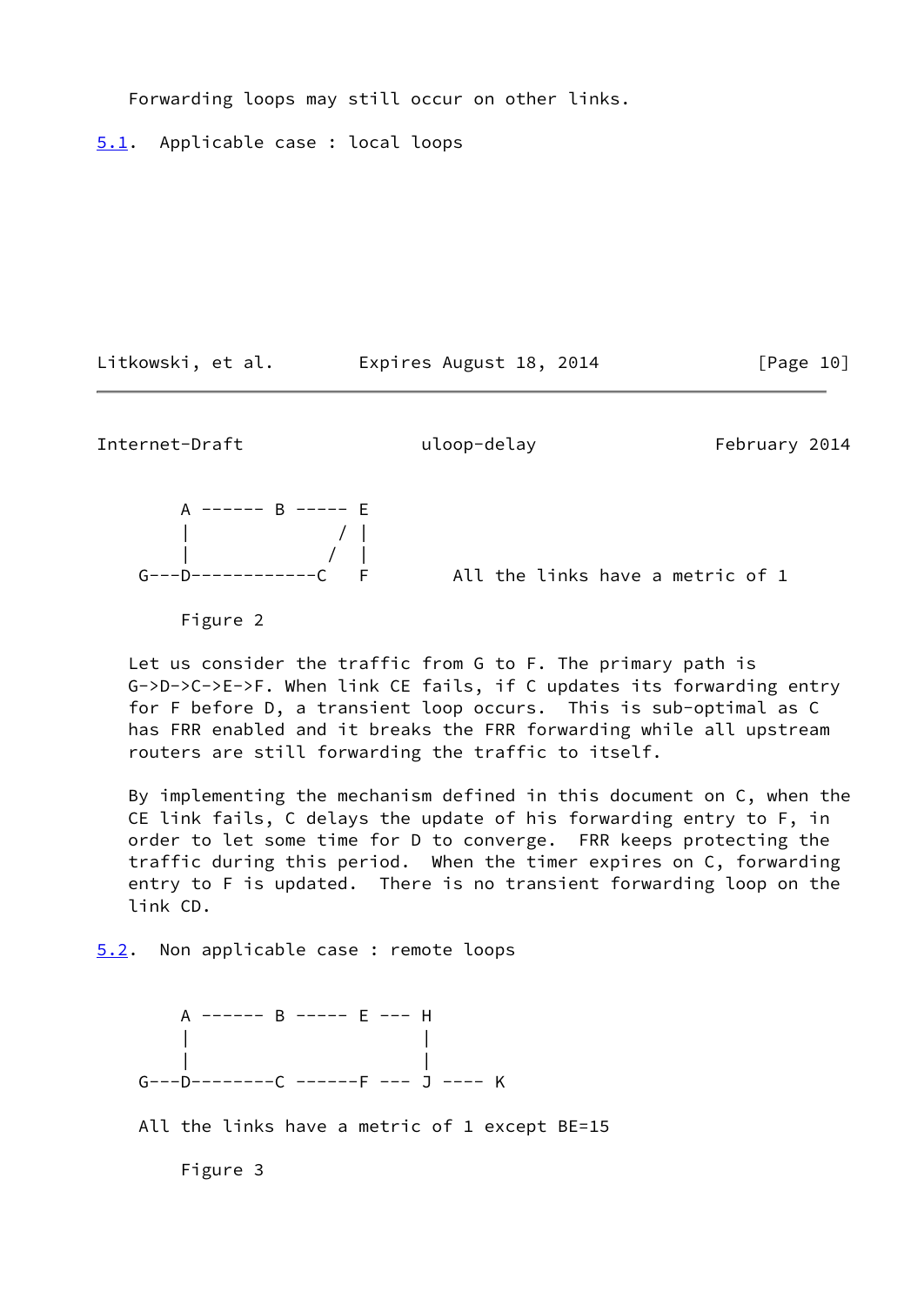Let us consider the traffic from G to K. The primary path is G->D->C->F->J->K. When the CF link fails, if C updates its forwarding entry to K before D, a transient loop occurs between C and D.

 By implementing the mechanism defined in this document on C, when the link CF fails, C delays the update of his forwarding entry to K, letting time for D to converge. When the timer expires on C, forwarding entry to F is updated. There is no transient forwarding loop between C and D. However, a transient forwarding loop may still occur between D and A. In this scenario, this mechanism is not enough to address all the possible forwarding loops. However, it does not create additional traffic loss. Besides, in some cases -such as when the nodes update their FIB in the following order C, A, D, for example because the router A is quicker than D to converge- the mechanism may still avoid the forwarding loop that was occuring.

| Litkowski, et al. | Expires August 18, 2014 | [Page 11] |
|-------------------|-------------------------|-----------|
|-------------------|-------------------------|-----------|

<span id="page-12-1"></span>Internet-Draft uloop-delay uloop-terminal February 2014

## <span id="page-12-0"></span>[6](#page-12-0). Simulations

 Simulations have been run on multiple service provider topologies. So far, only link down event have been tested.

| Gain | ┱<br>Topology  |
|------|----------------|
| 71%  | T1             |
| 81%  | T <sub>2</sub> |
| 62%  | T <sub>3</sub> |
| 50%  | T <sub>4</sub> |
| 70%  | T <sub>5</sub> |
| 70%  | T <sub>6</sub> |
| 59%  | T7             |
| 77%  | T <sub>8</sub> |
|      |                |

Table 1: Number of Repair/Dst that may loop

 We evaluated the efficiency of the mechanism on eight different service provider topologies (different network size, design). The benefit is displayed in the table above. The benefit is evaluated as follows: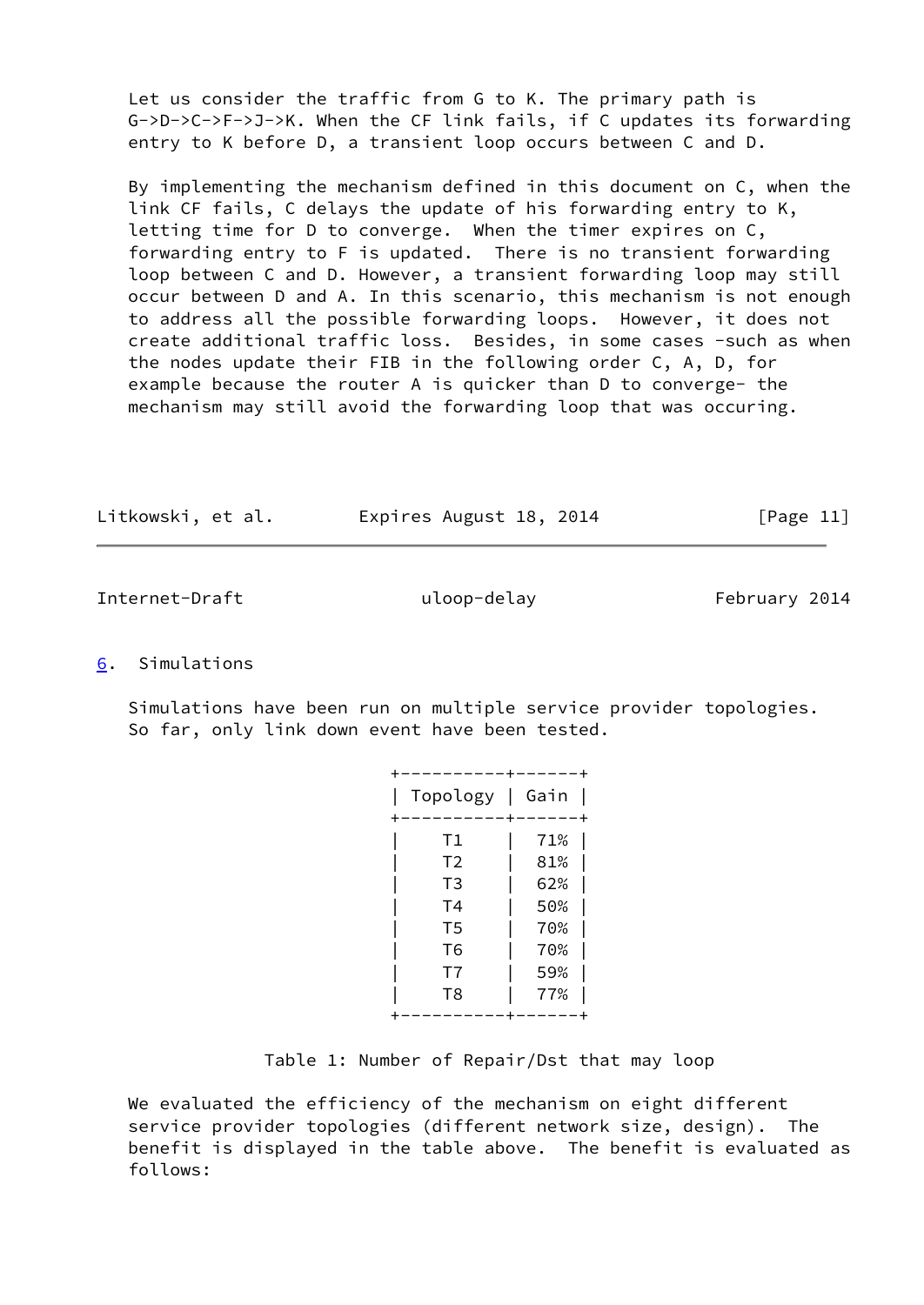- o We consider a tuple (link A-B, destination D, PLR S, backup nexthop N) as a loop if upon link A-B failure, the flow from a router S upstream from A (A could be considered as PLR also) to D may loop due to convergence time difference between S and one of his neighbor N.
- o We evaluate the number of potential loop tuples in normal conditions.
- o We evaluate the number of potential loop tuples using the same topological input but taking into account that S converges after N.
- o Gain is how much loops (remote and local) we succeed to suppress.

 On topology 1, 71% of the transient forwarding loops created by the failure of any link are prevented by implementing the local delay. The analysis shows that all local loops are obviously solved and only remote loops are remaining.

| Litkowski, et al. | Expires August 18, 2014 | [Page 12] |
|-------------------|-------------------------|-----------|
|                   |                         |           |

<span id="page-13-1"></span>Internet-Draft and uloop-delay represent the uloop-delay and the February 2014

<span id="page-13-0"></span>[7](#page-13-0). Deployment considerations

Transient forwarding loops have the following drawbacks :

- o Limit FRR efficiency : even if FRR is activated in 50msec, as soon as PLR has converged, traffic may be affected by a transient loop.
- o It may impact traffic not directly concerned by the failure (due to link congestion).

 This local delay proposal is a transient forwarding loop avoidance mechanism (like OFIB). Even if it only address local transient loops, , the efficiency versus complexity comparison of the mechanism makes it a good solution. It is also incrementally deployable with incremental benefits, which makes it an attractive option for both vendors to implement and Service Providers to deploy. Delaying convergence time is not an issue if we consider that the traffic is protected during the convergence.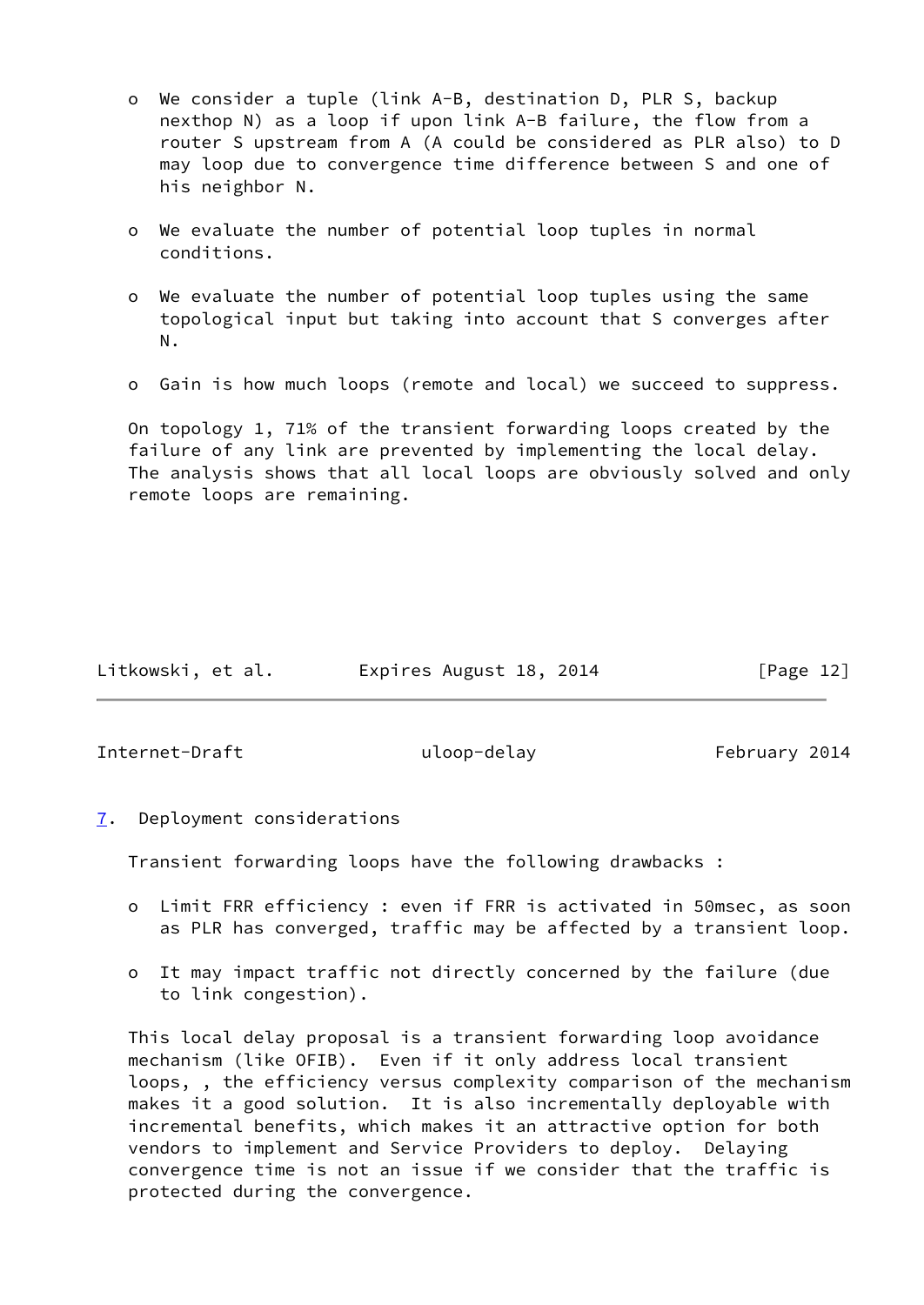<span id="page-14-0"></span>[8](#page-14-0). Comparison with other solutions

As stated in [Section 3](#page-7-0), our solution reuses some concepts already introduced by other IETF proposals but tries to find a tradeoff between efficiency and simplicity. This section tries to compare behaviors of the solutions.

## <span id="page-14-1"></span>[8.1](#page-14-1). PLSN

PLSN ([[I-D.ietf-rtgwg-microloop-analysis\]](#page-16-4)) describes a mechanism where each node in the network tries a avoid transient forwarding loops upon a topology change by always keeping traffic on a loop-free path for a defined duration (locked path to a safe neighbor). The locked path may be the new primary nexthop, another neighbor, or the old primary nexthop depending how the safety condition is satisified.

 PLSN does not solve all transient forwarding loops (see [\[I-D.ietf-rtgwg-microloop-analysis](#page-16-4)] [Section 4](#page-7-1) for more details).

 Our solution reuse some concept of PLSN but in a more simple fashion :

 o PLSN has 3 different behavior : keep using old nexthop, use new primary nexthop if safe, or use another safe nexthop, while our solution only have one : keep using the current nexthop (old primary, or already activated FRR path).

Litkowski, et al. Expires August 18, 2014 [Page 13]

## <span id="page-14-2"></span>Internet-Draft and uloop-delay February 2014

- o PLSN may cause some damage while using a safe nexthop which is not the new primary nexthop in case the new safe nexthop does not enough provide enough bandwidth (see [[I-D.ietf-rtgwg-lfa-manageability\]](#page-16-5)). Our solution may not experience this issue as the service provider may have control on the FRR path being used preventing network congestion.
- o PLSN applies to all nodes in a network (remote or local changes), while our mechanism applies only on the nodes connected to the topology change.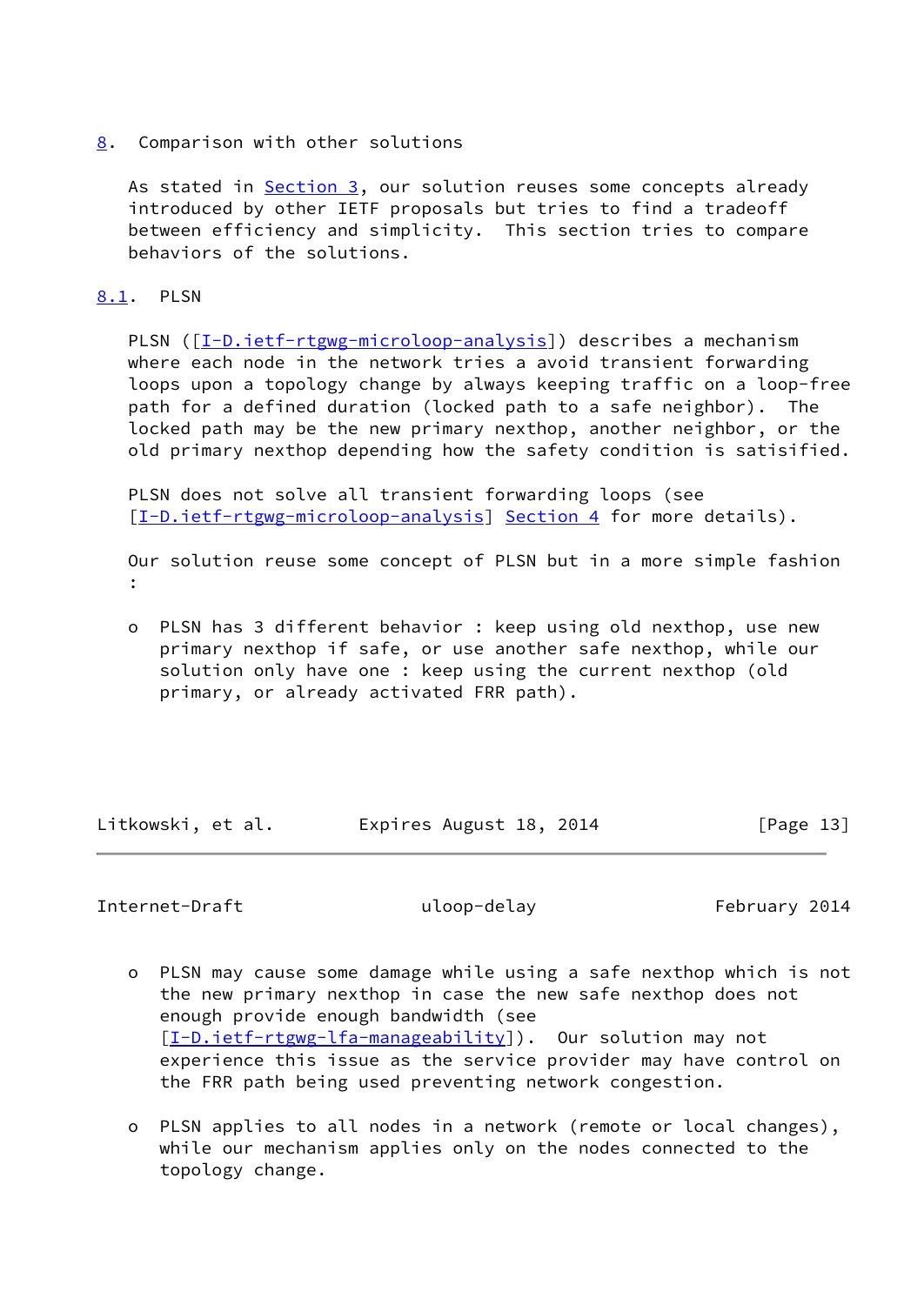## <span id="page-15-0"></span>[8.2](#page-15-0). OFIB

 OFIB ([[RFC6976](https://datatracker.ietf.org/doc/pdf/rfc6976)]) describes a mechanism where convergence of the network upon a topology change is made ordered to prevent transient forwarding loops. Each router in the network must deduce the failure type from the LSA/LSP received and compute/apply a specific FIB update timer based on the failure type and its rank in the network considering the failure point as root.

 This mechanism permit to solve all the transient forwarding loop in a network at the price of introducing complexity in the convergence process that may require strong monitoring by the service provider.

 Our solution reuses the OFIB concept but limits it to the first hop that experience the topology change. As demonstrated, our proposal permits to solve all the local transient forwarding loops that represents a high percentage of all the loops. Moreover limiting the mechanism to one hop permit to keep the network-wide convergence behavior.

<span id="page-15-1"></span>[9](#page-15-1). Security Considerations

 This document does not introduce change in term of IGP security. The operation is internal to the router. The local delay does not increase the attack vector as an attacker could only trigger this mechanism if he already has be ability to disable or enable an IGP link. The local delay does not increase the negative consequences as if an attacker has the ability to disable or enable an IGP link, it can already harm the network by creating instability and harm the traffic by creating forwarding packet loss and forwarding loss for the traffic crossing that link.

<span id="page-15-2"></span>[10.](#page-15-2) Acknowledgements

We wish to thanks the authors of  $[REC6976]$  for introducing the

| Litkowski, et al. | Expires August 18, 2014 | [Page 14] |
|-------------------|-------------------------|-----------|
|-------------------|-------------------------|-----------|

<span id="page-15-3"></span>

| Internet-Draft | uloop-delay | February 2014 |
|----------------|-------------|---------------|
|----------------|-------------|---------------|

 concept of ordered convergence: Mike Shand, Stewart Bryant, Stefano Previdi, and Olivier Bonaventure.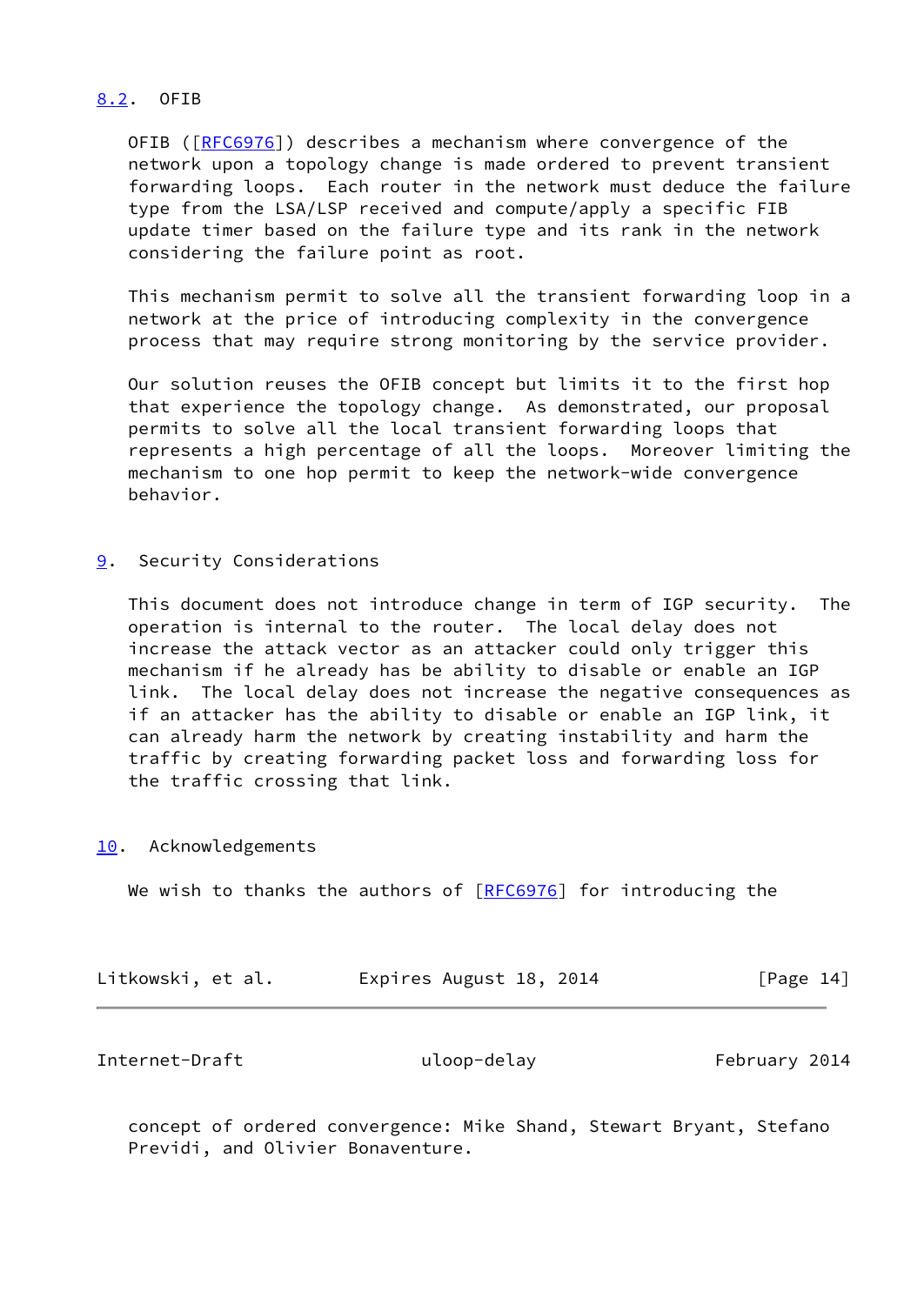## <span id="page-16-0"></span>[11.](#page-16-0) IANA Considerations

This document has no actions for IANA.

## <span id="page-16-1"></span>[12.](#page-16-1) References

<span id="page-16-2"></span>[12.1](#page-16-2). Normative References

- [RFC2119] Bradner, S., "Key words for use in RFCs to Indicate Requirement Levels", [BCP 14](https://datatracker.ietf.org/doc/pdf/bcp14), [RFC 2119](https://datatracker.ietf.org/doc/pdf/rfc2119), March 1997.
- [RFC5443] Jork, M., Atlas, A., and L. Fang, "LDP IGP Synchronization", [RFC 5443](https://datatracker.ietf.org/doc/pdf/rfc5443), March 2009.
- [RFC5715] Shand, M. and S. Bryant, "A Framework for Loop-Free Convergence", [RFC 5715](https://datatracker.ietf.org/doc/pdf/rfc5715), January 2010.

<span id="page-16-3"></span>[12.2](#page-16-3). Informative References

<span id="page-16-5"></span>[I-D.ietf-rtgwg-lfa-manageability]

 Litkowski, S., Decraene, B., Filsfils, C., Raza, K., Horneffer, M., and p. psarkar@juniper.net, "Operational management of Loop Free Alternates", [draft-ietf-rtgwg-lfa-manageability-03](https://datatracker.ietf.org/doc/pdf/draft-ietf-rtgwg-lfa-manageability-03) (work in progress), February 2014.

<span id="page-16-4"></span>[I-D.ietf-rtgwg-microloop-analysis]

 Zinin, A., "Analysis and Minimization of Microloops in Link-state Routing Protocols", [draft-ietf-rtgwg-microloop-analysis-01](https://datatracker.ietf.org/doc/pdf/draft-ietf-rtgwg-microloop-analysis-01) (work in progress), October 2005.

 [I-D.ietf-rtgwg-remote-lfa] Bryant, S., Filsfils, C., Previdi, S., Shand, M., and S. Ning, "Remote LFA FRR", [draft-ietf-rtgwg-remote-lfa-04](https://datatracker.ietf.org/doc/pdf/draft-ietf-rtgwg-remote-lfa-04) (work in progress), November 2013.

- [RFC3630] Katz, D., Kompella, K., and D. Yeung, "Traffic Engineering (TE) Extensions to OSPF Version 2", [RFC 3630,](https://datatracker.ietf.org/doc/pdf/rfc3630) September 2003.
- [RFC6571] Filsfils, C., Francois, P., Shand, M., Decraene, B., Uttaro, J., Leymann, N., and M. Horneffer, "Loop-Free

| Litkowski, et al. | Expires August 18, 2014 | [Page 15] |
|-------------------|-------------------------|-----------|
|-------------------|-------------------------|-----------|